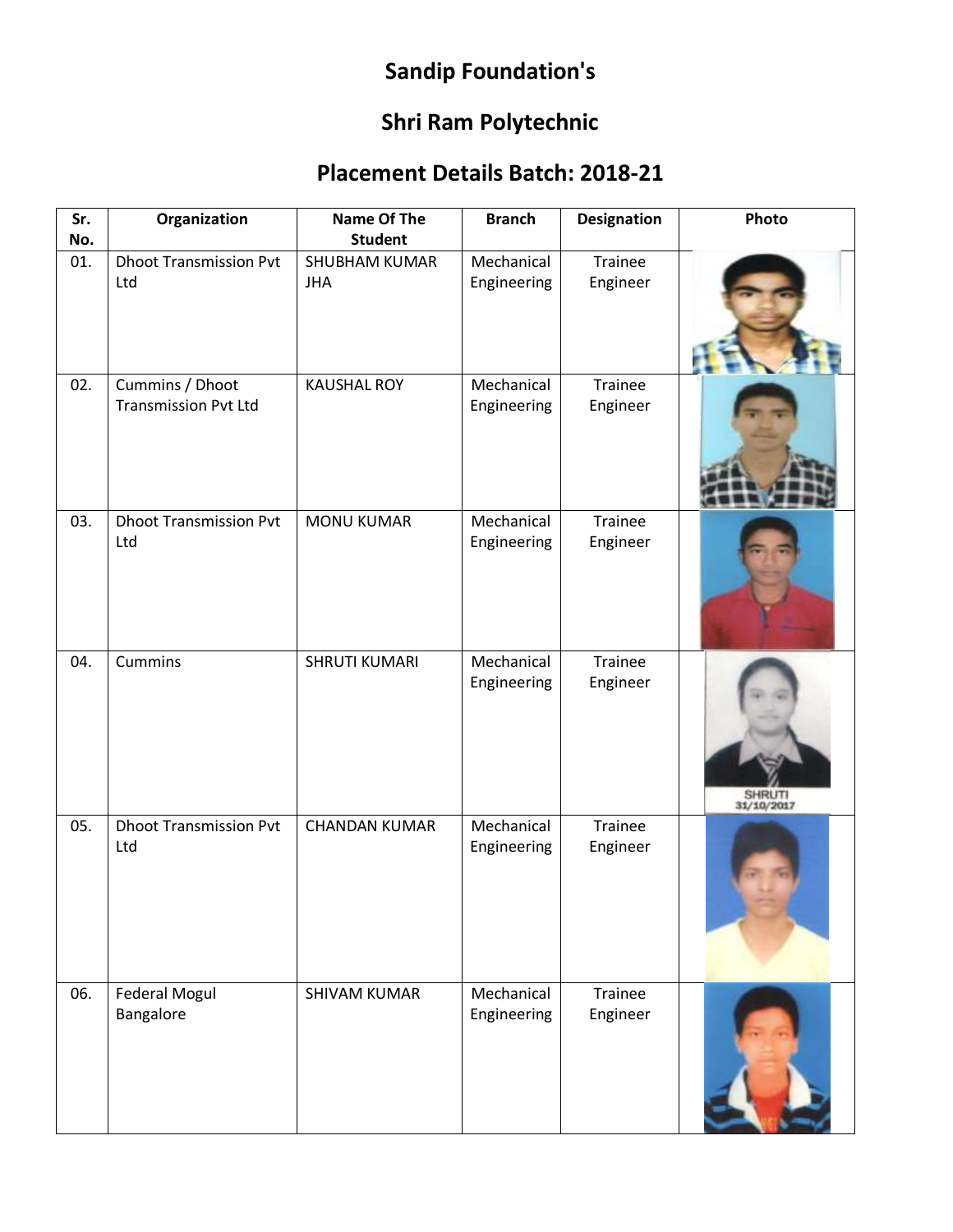| 07. | <b>Federal Mogul</b><br>Bangalore                 | SATYAM KUMAR                   | Mechanical<br>Engineering | Trainee<br>Engineer | <b>SATYAM KUMAR</b> |
|-----|---------------------------------------------------|--------------------------------|---------------------------|---------------------|---------------------|
| 08. | <b>Federal Mogul</b><br>Bangalore                 | PRIT RANJAN JHA                | Mechanical<br>Engineering | Trainee<br>Engineer |                     |
| 09. | <b>Dhoot Transmission Pvt</b><br>Ltd              | <b>SHANKAR KUMAR</b><br>SHARMA | Mechanical<br>Engineering | Trainee<br>Engineer |                     |
| 10. | <b>Dhoot Transmission Pvt</b><br>Ltd              | PRIYANSHU RANJAN<br><b>JHA</b> | Mechanical<br>Engineering | Trainee<br>Engineer |                     |
| 11. | <b>Dhoot Transmission Pvt</b><br>Ltd              | SHUBHAM SAGAR                  | Mechanical<br>Engineering | Trainee<br>Engineer |                     |
| 12. | Bajaj Auto / Dhoot<br><b>Transmission Pvt Ltd</b> | <b>AJAY KUMAR</b>              | Mechanical<br>Engineering | Trainee<br>Engineer |                     |
| 13. | <b>Dhoot Transmission Pvt</b><br>Ltd              | SANJEET KUMAR                  | Mechanical<br>Engineering | Trainee<br>Engineer |                     |
| 14. | <b>Dhoot Transmission Pvt</b><br>Ltd              | <b>SHIV SHANKAR SAH</b>        | Mechanical<br>Engineering | Trainee<br>Engineer |                     |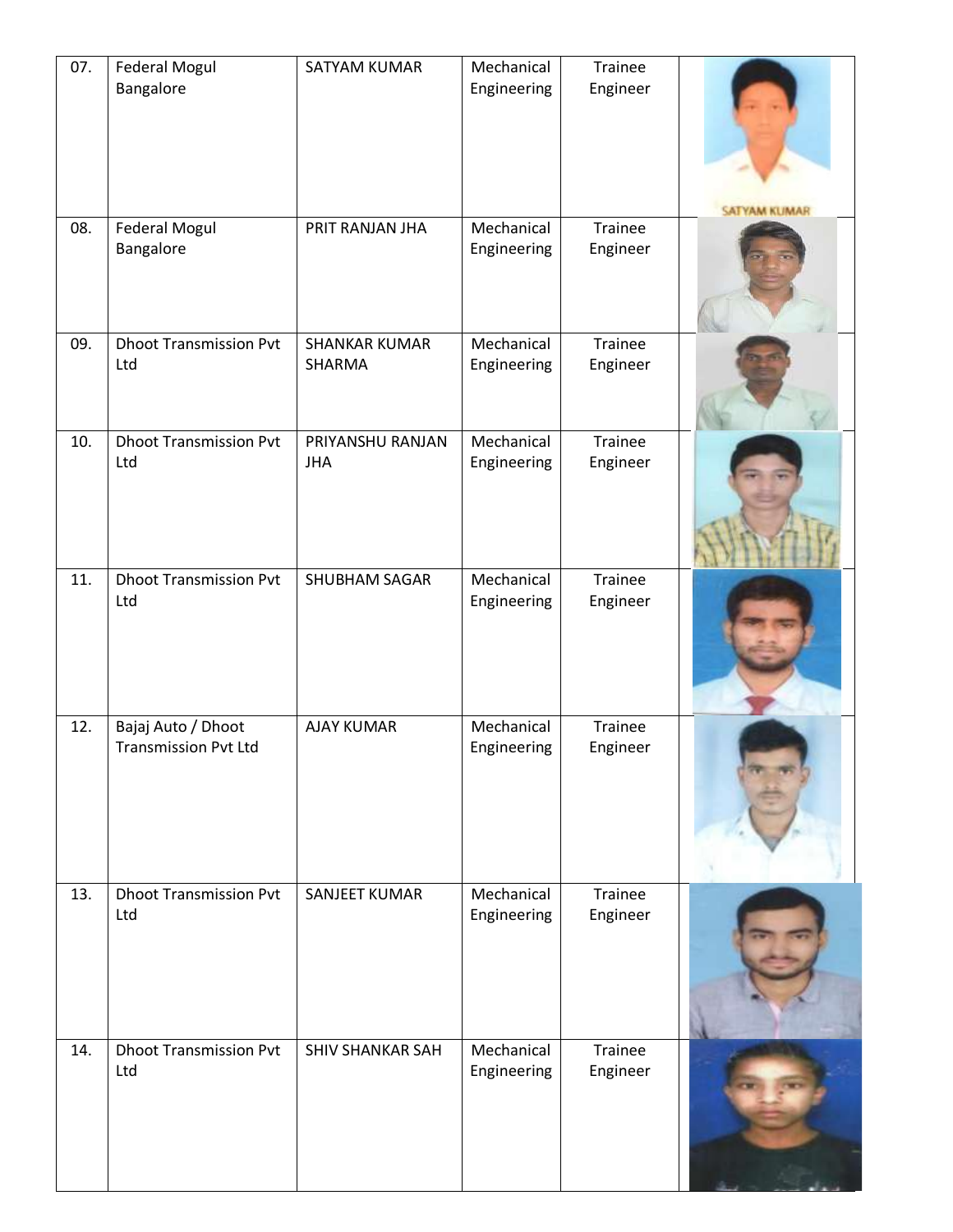| 15. | <b>Dhoot Transmission Pvt</b> | PREMCHAND             | Electrical                | Trainee             |                                    |
|-----|-------------------------------|-----------------------|---------------------------|---------------------|------------------------------------|
|     | Ltd                           |                       | Engineering               | Engineer            |                                    |
| 16. | <b>Dhoot Transmission Pvt</b> | RAKESH RANJAN         | Electrical                | Trainee             |                                    |
|     | Ltd                           |                       | Engineering               | Engineer            |                                    |
| 17. | Schneider Electric India      | SARITA KUMARI         | Electrical<br>Engineering | Trainee<br>Engineer |                                    |
|     |                               |                       |                           |                     |                                    |
| 18. | Schneider Electric India      | SATYAM KUMAR          | Electrical<br>Engineering | Trainee<br>Engineer |                                    |
|     |                               |                       |                           |                     |                                    |
| 19. | <b>Dhoot Transmission Pvt</b> | <b>VIPIN KUMAR</b>    | Electrical                | Trainee             |                                    |
|     | Ltd                           | YADAV                 | Engineering               | Engineer            |                                    |
| 20. | Schneider Electric India      | <b>VIKRAM THAKUR</b>  | Electrical                | Trainee             |                                    |
|     |                               |                       | Engineering               | Engineer            | <b>VIKRAM THAKUR</b><br>08/03/2018 |
| 21. | Schneider Electric India      | RAVI KUMAR RAJ        | Electrical<br>Engineering | Trainee<br>Engineer |                                    |
|     |                               |                       |                           |                     |                                    |
| 22. | Schneider Electric India      | <b>TANMAY PRAKASH</b> | Electrical<br>Engineering | Trainee<br>Engineer |                                    |
|     |                               |                       |                           |                     |                                    |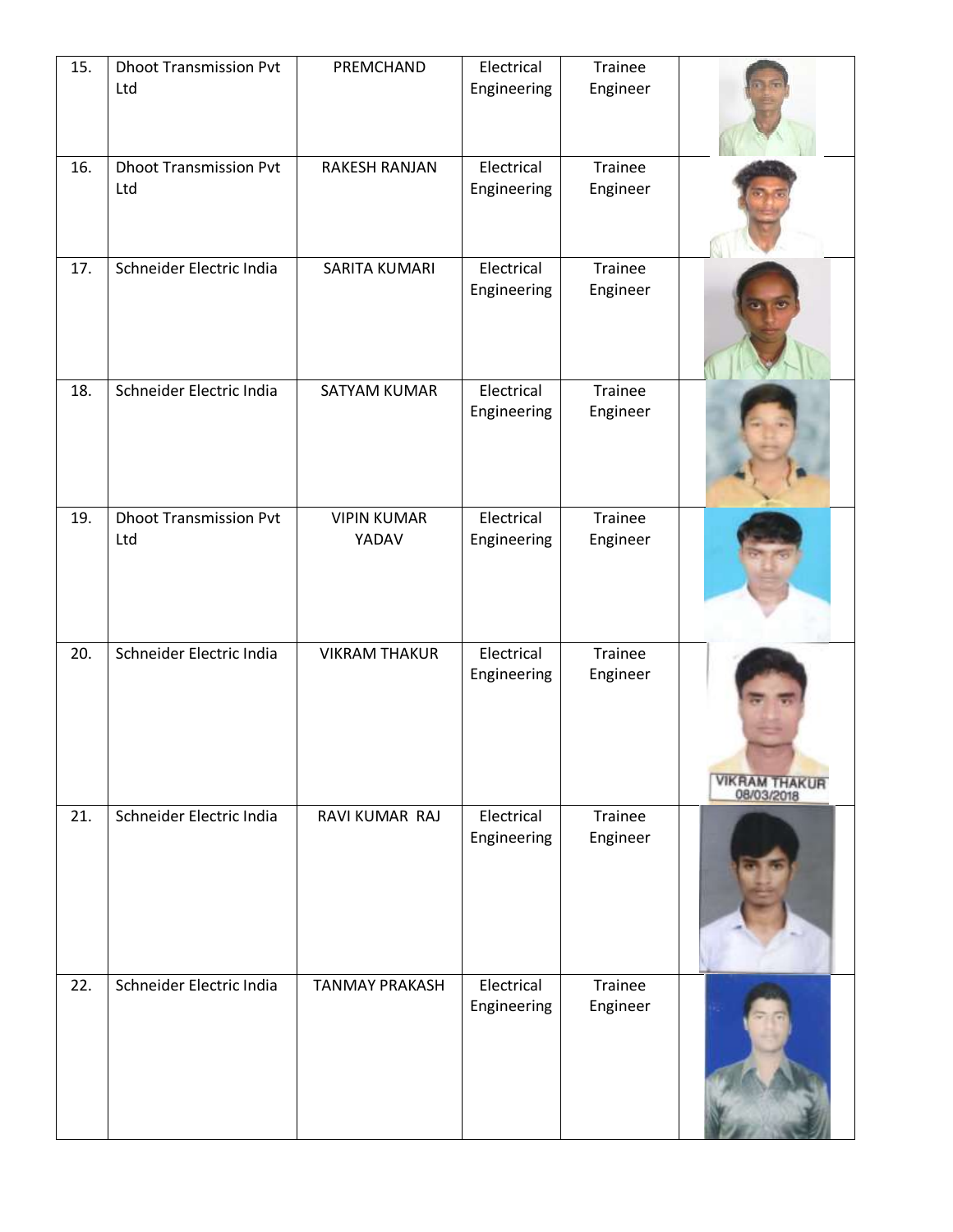| 23. | Schneider Electric India | <b>SONU KUMAR</b>             | Electrical<br>Engineering | Trainee<br>Engineer |                                 |
|-----|--------------------------|-------------------------------|---------------------------|---------------------|---------------------------------|
| 24. | Schneider Electric India | PRAKASH KUMAR<br><b>DATTA</b> | Electrical<br>Engineering | Trainee<br>Engineer | PRAKASH KUMAR DU'<br>11-03-2018 |
| 25. | Schneider Electric India | KHUSHBOO KUMARI               | Electrical<br>Engineering | Trainee<br>Engineer |                                 |
| 26. | Schneider Electric India | <b>ANSHIKA PRIYA</b>          | Electrical<br>Engineering | Trainee<br>Engineer |                                 |
| 27. | Schneider Electric India | SURAJ KUMAR<br>PASWAN         | Electrical<br>Engineering | Trainee<br>Engineer |                                 |
| 28. | Schneider Electric India | KHUSBU KUMARI                 | Electrical<br>Engineering | Trainee<br>Engineer |                                 |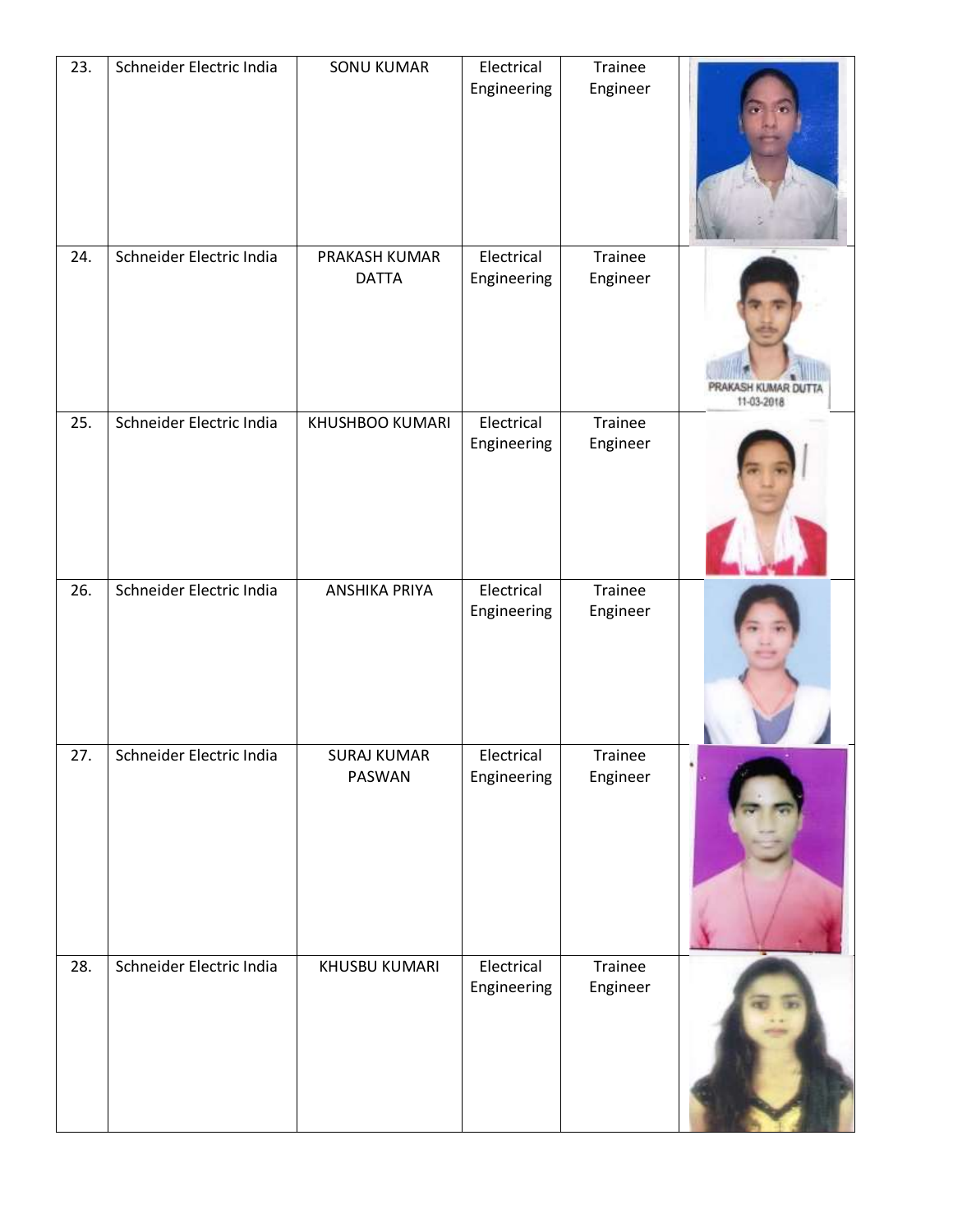| 29. | Schneider Electric India             | RAJNI KANT THAKUR      | Electrical<br>Engineering | Trainee<br>Engineer        |                        |
|-----|--------------------------------------|------------------------|---------------------------|----------------------------|------------------------|
| 30. | <b>Dhoot Transmission Pvt</b><br>Ltd | <b>NAVNEET RANJAN</b>  | Electrical<br>Engineering | Trainee<br>Engineer        |                        |
| 31. | <b>Dhoot Transmission Pvt</b><br>Ltd | <b>VIMAL YADAV</b>     | Electrical<br>Engineering | Trainee<br>Engineer        |                        |
| 32. | <b>Dhoot Transmission Pvt</b><br>Ltd | <b>AMIT KUMAR</b>      | Electrical<br>Engineering | Trainee<br>Engineer        |                        |
| 33. | <b>Dhoot Transmission Pvt</b><br>Ltd | <b>ABHISHEK KUMAR</b>  | Electrical<br>Engineering | Trainee<br>Engineer        | <b>ABHISHEK KUMAAR</b> |
| 34. | <b>Dhoot Transmission Pvt</b><br>Ltd | <b>RAMAN KUMAR JHA</b> | Electrical<br>Engineering | <b>Trainee</b><br>Engineer |                        |
| 35. | <b>Dhoot Transmission Pvt</b><br>Ltd | <b>MANISH RAJ</b>      | Electrical<br>Engineering | <b>Trainee</b><br>Engineer |                        |